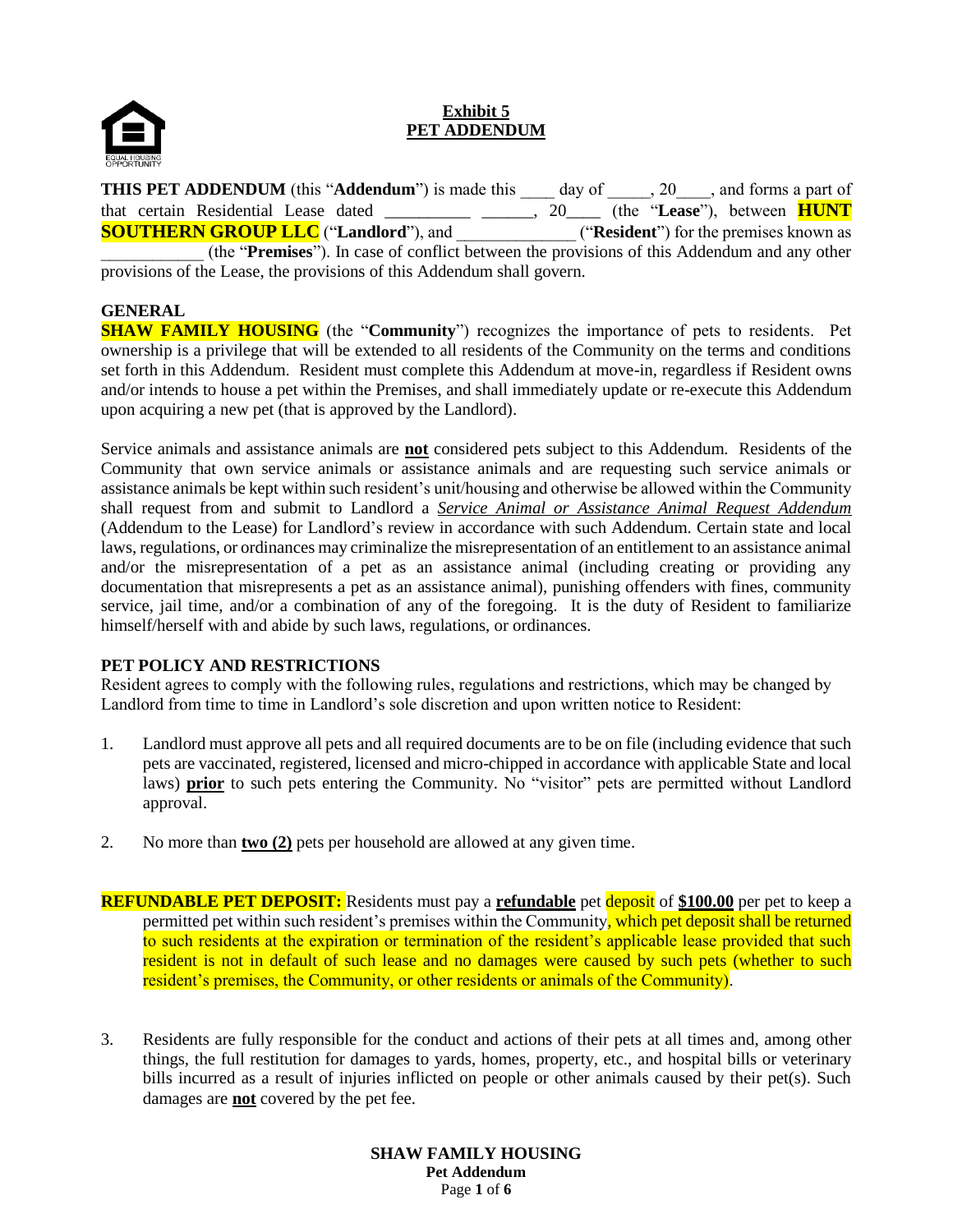- 4. Residents are responsible for paying for any damages caused by their noncompliance with the provisions of this Addendum and the charges imposed by the Community to repair the damages associated therewith.
- 5. A resident's failure to permanently remove the pet as provided herein or failure to comply with all other terms of this Addendum shall constitute a default permitting termination of such resident's lease with the Landlord.
- 6. Residents must notify the Management Office within five (5) days of acquiring a pet and shall re-execute or update this Addendum accordingly.
- 7. All pets must be registered by residents at the base veterinarian treatment facility (if such a facility exists at the base) within five (5) working days of occupying a housing unit or acquiring a pet.
- 8. Residents are responsible for keeping the grounds clean and sanitary. All yards and common areas must be kept clean of pet droppings. Residents must pick up and properly dispose of animal waste and residents who walk their pet must carry a plastic bag to retrieve and dispose of any droppings. It is a violation of this Addendum for any resident to simply "turn out" their pet and recall it at their convenience.
- 9. Pets must be "on leash" at all times when outside the fenced area of the housing unit. Pets shall not be tethered outside the home. Pets must be in the home or behind an approved fenced area in the backyard if unattended. Pet food shall not be kept outside, as it will attract vermin and pests.
- 10. Each resident must keep his or her pet(s) kenneled or contained upon the Landlord's access to such resident's unit/housing for inspections, maintenance and showings.
- 11. Residents are required to (a) provide care, feeding, and supervision of their pets, (b) control their pets at all times, (c) pay for damages caused by their pets, (d) maintain the good health of their pets and (e) maintain flea and odor control of their pets.
- 12. Pets are not allowed in the pool, pool areas, playgrounds or tot lots at any time.
- 13. Pets of vicious or dangerous disposition shall **not be permitted** within the Community for any reason whatsoever. No pets with a history of aggressive, threatening or violent behavior will be allowed.
- 14. The breeding of animals or operation of a commercial kennel within a resident's premises or anywhere else within the Community is strictly prohibited.
- 15. Residents shall insure that their pets do not at any time disturb any other resident of the Community (or animal of any other resident) nor damage any property located in the Community.
- 16. If, in Landlord's sole and reasonable discretion, a pet constitutes a threat to the health or safety of other residents or animals of other residents or otherwise creates a nuisance, which disturbs the rights, comforts or quiet enjoyment of other residents, has caused or is causing damage to the property in the Community, or has shown or is showing aggressive behavior towards any other resident or animals of other residents, then the owner of such offending pet shall permanently remove such pet from the Community within five (5) days after written request by Landlord. Should a resident feel that such request is unreasonable or without basis, such resident may request a meeting with the Landlord to discuss the removal request. The requesting resident is entitled to be accompanied at the meeting by a person of his or her choice. The final determination to remove the offending animal shall be made by the Landlord (in good faith) after reasonable discussion with such requesting resident and evaluation of all of the pertinent evidence.

**SHAW FAMILY HOUSING Pet Addendum** Page **2** of **6**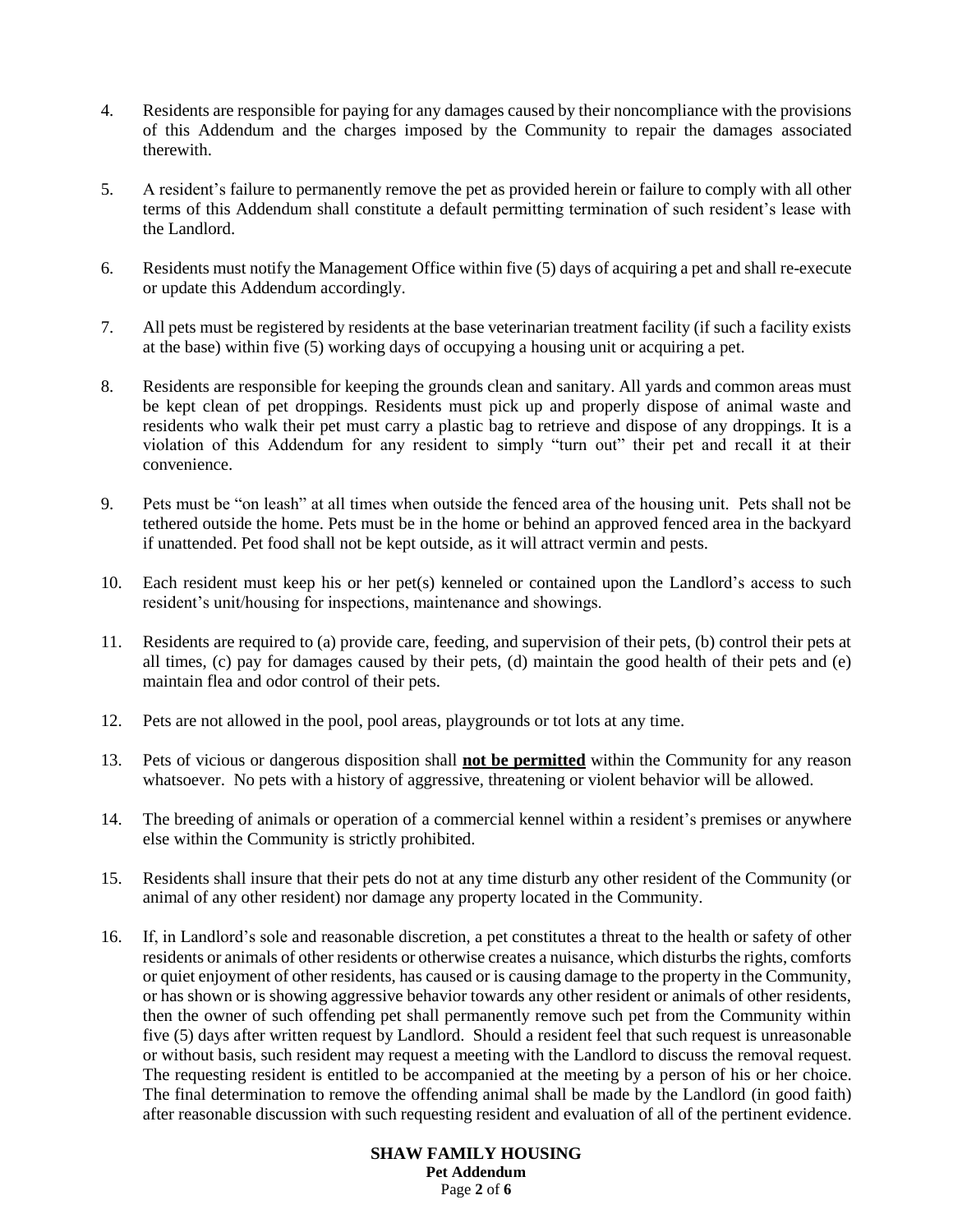A resident's failure to correct the situation as required by Landlord, timely request a meeting, or appear at a scheduled meeting may result in the removal of the offending animal, waiver of such resident's right to dispute such removal or termination of such resident's tenancy at the Community.

- 17. Residents shall indemnify, defend and hold harmless Landlord and its agents, employees and representatives from and against any actions, suits, claims and demands, including, without limitation, attorneys' fees, costs and expenses, arising from damage or injury to any person, animal or property caused by their pets or their non-compliance with this Addendum.
- 18. The following animals are **not** allowed in the Community or to be kept by residents in their individual unit/housing in the Community at any time:

| Dogs of the following "restricted breeds" (to | Pit Bull (American Staffordshire Bull Terrier or   |  |  |
|-----------------------------------------------|----------------------------------------------------|--|--|
| include any dog with a mix of any such        | English Staffordshire Bull Terrier), Rottweiler,   |  |  |
| $breaks$ :                                    | Presa Canarios, Doberman Pinscher, Chow            |  |  |
|                                               | Chow, Akitas, Mastiffs, Great Danes, Alaskan       |  |  |
|                                               | Malamutes, and wolf hybrids.                       |  |  |
| Any dog (of any breed) that demonstrates a    | Unprovoked barking, growling or snarling when      |  |  |
| propensity for dominance or aggressive        | people approach; aggressively running along        |  |  |
| behavior as indicated by any of the           | fence lines (if applicable) when people are        |  |  |
| following types of conduct:                   | present; biting or scratching people or other      |  |  |
|                                               | animals; or escaping confinement or restrictions   |  |  |
|                                               | to chase people.                                   |  |  |
| <b>Reptiles and fish:</b>                     | Ex: Snake, lizard, turtle, tortoise, crocodile,    |  |  |
|                                               | alligator, iguana, komodo dragon, newt, gecko,     |  |  |
|                                               | gila monster, electric eels, piranhas, pufferfish, |  |  |
|                                               | and sharks.                                        |  |  |
| Arachnids:                                    | Ex: Spider, scorpion.                              |  |  |
| Rodents (other than hamsters and guinea       | Ex: Mice, rat, gerbil, mole, beaver, squirrel,     |  |  |
| pigs):                                        | porcupine, chipmunk, prairie dog, groundhog,       |  |  |
|                                               | gopher, shrew, bat, hedgehog, raccoon, and         |  |  |
|                                               | skunk.                                             |  |  |
| Wild or exotic animals:                       | Ex: Fisher cat, fox, weasel, raccoon, monkey,      |  |  |
|                                               | Ferret, chinchilla, jackal, coyote, wolf, skunks.  |  |  |
| Farm animals:                                 | Ex: Pig, horse, cow, chicken, sheep, goat, and     |  |  |
|                                               |                                                    |  |  |
|                                               | geese.                                             |  |  |
| <b>Birds of prey:</b>                         | Ex: Hawk, eagle, buzzard, vulture, owl, falcon,    |  |  |
|                                               | harrier, kite.                                     |  |  |

*\*Notwithstanding anything contained herein to the contrary, the "restricted breed" restriction above shall not apply to a (i) certified military working dog that is being boarded by its handler/trainer and approval is obtained by the Installation Commander in writing or (ii) service animal or assistance animal that is registered with the Landlord. In addition, whether a pet is a "restricted breed" or mix of any of the "restricted breeds" shall be determined in the reasonable discretion of the Landlord. In the case of a dispute concerning the Landlord's determination of whether a pet is a "restricted breed" or mix thereof, a local qualified veterinarian selected by the Landlord shall make such determination, which determination shall be final and conclusive. Any costs associated with the veterinarian's determination shall be borne by the disputing resident.*

19. The privilege of keeping a pet in the Community may be revoked and/or a warning issued if a pet is determined to be a nuisance. A nuisance is any action of a pet that endangers life or health, gives offense to the senses, violates laws of decency or obstructs reasonable or comfortable use of property. An animal may be considered a nuisance if it, among other things, (a) habitually or repeatedly barks in a manner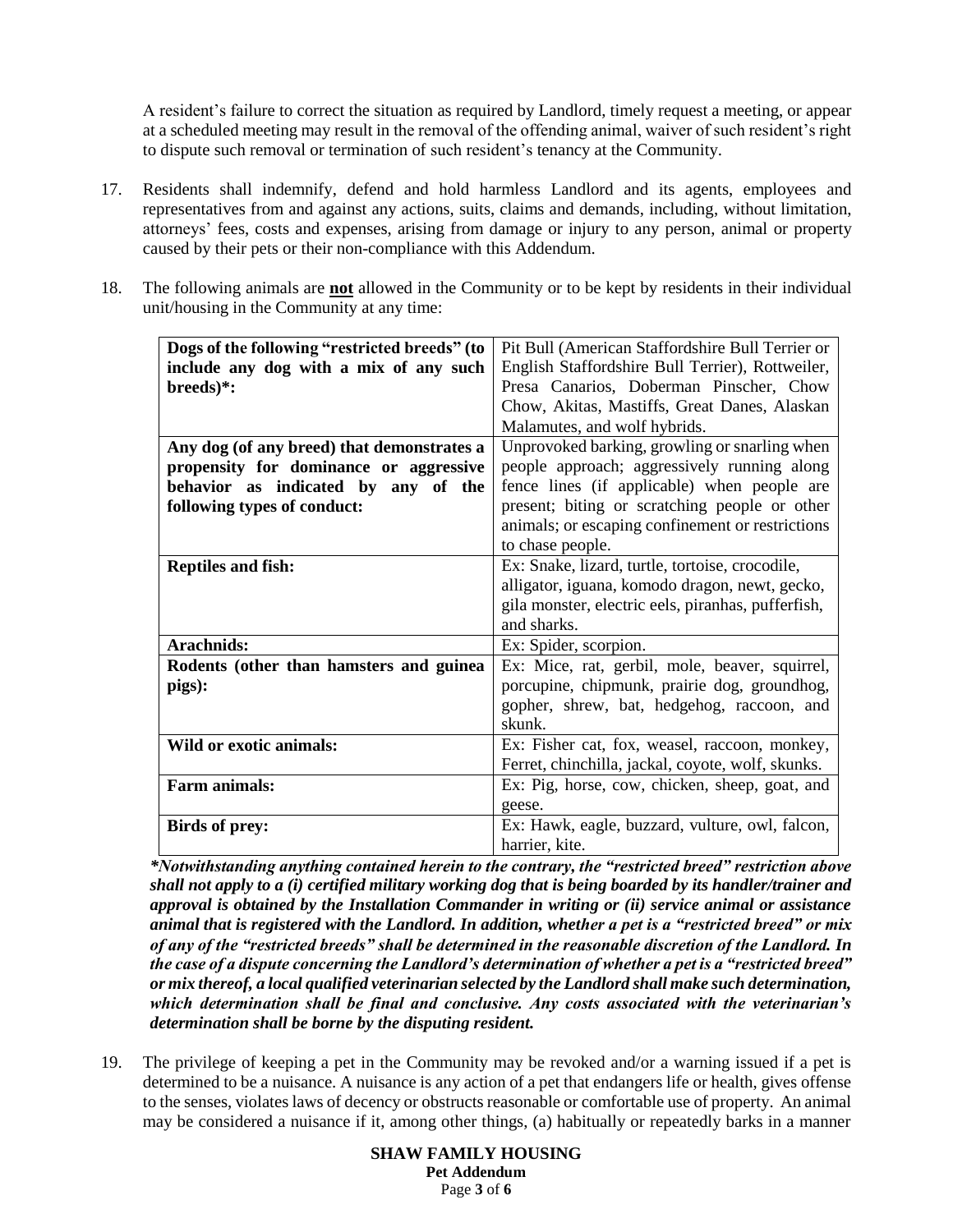that disturbs others, (b) interferes or obstructs persons engaging in exercise or physical activity, (c) defecates on the lawn of a home not occupied by its owner, or (d) habitually violates the leash requirement.

- 20. If a resident witnesses or has actual knowledge of any incident involving the aggressive behavior (or any other behavior or actions that would constitute a violation of the Community rules and regulations or a nuisance) of any animal(s), permitted pet(s) or service or assistance animal(s) in the Community, such resident shall promptly report such incident to Landlord by contacting the Management Office. The resident shall provide Landlord with all reasonably requested information including, without limitation, the date, time, and location of the reported behavior, essential facts of the incident (including any potential provocation and the specific behaviors exhibited), the breed and type of the offending animal, any witnesses and their corresponding contact information, and the resident's contact information.
- 21. **BASE RULES ACKNOWLEDGMENT** Resident agrees that the rules, procedures, and requirements in this Addendum are the rules, procedures, and requirements of the Landlord only and further agrees and acknowledges that Resident may be subject to certain military installation/base rules, requirements, restrictions, and procedures applicable to the residents of the Community, including, without limitation, rules, requirements, restrictions, and procedures regarding animals or pets and/or any related accommodation requests ("**Base Rules**"), which Base Rules may be more stringent than the rules, procedures, and requirements set forth herein. Accordingly, Resident agrees and acknowledges that (a) it is Resident's sole responsibility to familiarize himself or herself with and strictly abide by and comply with any and all applicable Base Rules in addition to all rules, procedures, and requirements set forth herein, (b) Resident's compliance with the Base Rules is an independent obligation from Resident's compliance with this Addendum, (c) any and all rights granted to Resident under this Addendum, if any, may be affected, modified, reduced, eliminated, or limited by the Base Rules through no fault of Landlord, and (d) Landlord shall not be liable to Resident or any other party or otherwise be responsible for any harm, damages, costs, expenses, fees, losses, or other liabilities in connection with any rights of Resident under this Addendum that are affected, modified, reduced, eliminated, or limited in any way by the Base Rules. By executing this Addendum, Resident represents and warrants that he or she is and shall remain at all times compliant with the Base Rules.

### **PET REGISTRATION INFORMATION**

Resident hereby represents and warrants that the information below is true and accurate. **Landlord must be notified of significant changes to the below information**.

#### **Pet #1 Information**

| Type of Animal: |
|-----------------|
| Breed:          |
| Color:          |
| Gender:         |
|                 |
|                 |
| Description:    |

#### **Pet #2 Information**

| Pet Name:<br><u> 1989 - Andrea Andrew Amerikaanse kommunister († 1958)</u> |  |
|----------------------------------------------------------------------------|--|
| Type of Animal:                                                            |  |
| Breed:                                                                     |  |
| Color:                                                                     |  |
| Gender:                                                                    |  |
| Weight:                                                                    |  |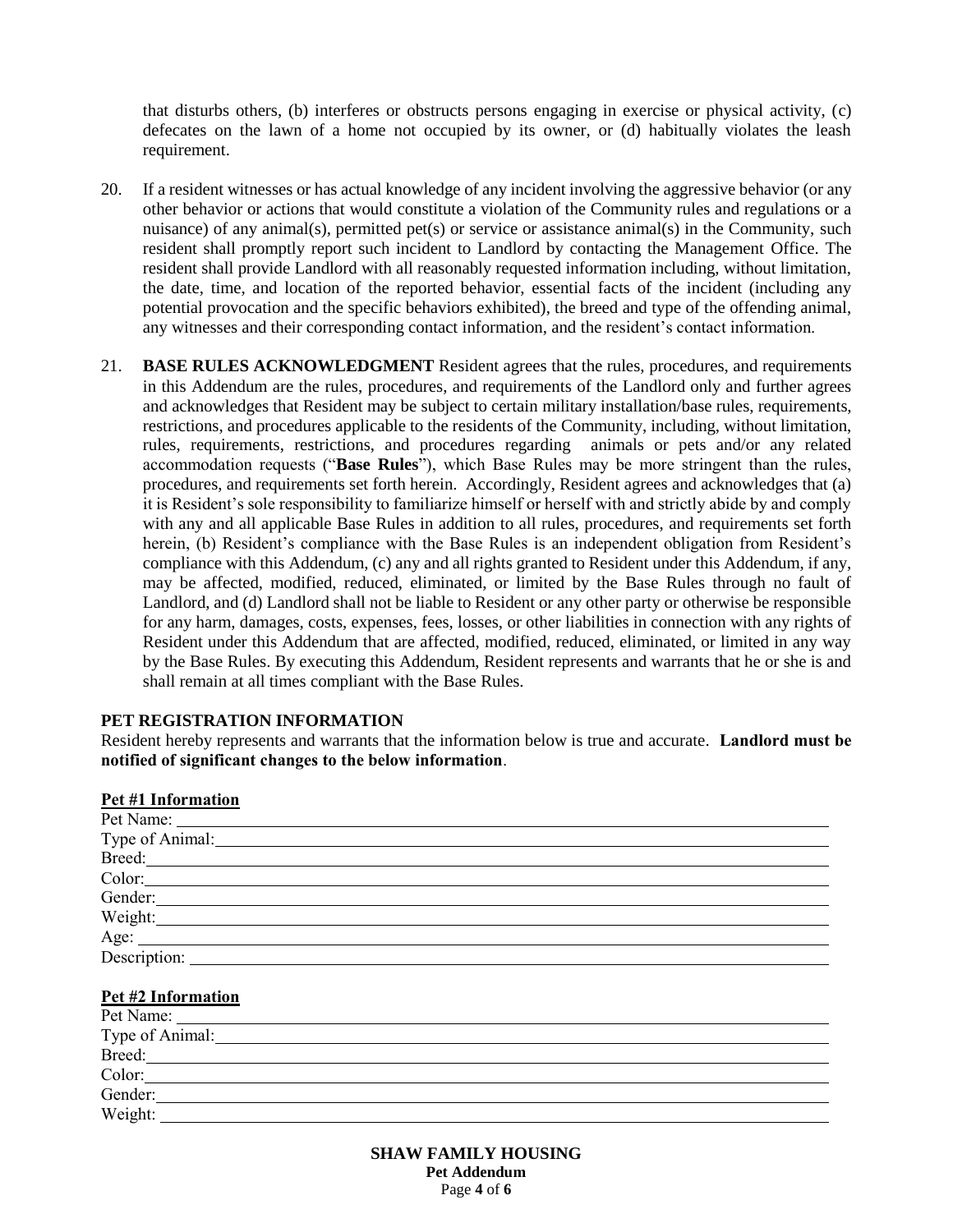| $\sim$ |  |  |  |
|--------|--|--|--|
|        |  |  |  |

# **Veterinarian Information**

| Veterinarian Name:                |  |
|-----------------------------------|--|
| Veterinarian Contact Information: |  |
| Emergency Contact Information:    |  |

## **Photo**

A photo of each pet **must be** provided with this Addendum for the file.

### **Licenses**

All pets should be licensed and/or registered in accordance with all applicable State and local laws. Copies of such licenses **must be** provided with this Addendum for the file. Resident shall comply with all municipal, city or county codes regarding pet ownership.

#### **Vaccinations and Inoculations**

Documentation from a qualified veterinarian indicating each pet has met all vaccination and inoculation requirements in your area **must be** provided with this Addendum for the file. The documentation should indicate the types of vaccinations and inoculations received and the dates when received. Resident hereby represents and warrants that the above-described pet(s) has been properly licensed and inoculated and agrees to furnish Landlord with evidence thereof.

### **FAILURE TO COMPLY**

Resident's failure to comply with the terms and provisions of this Addendum (including, without limitation, the removal of an offending animal) or violation of any representation or assurance contained in this Addendum shall constitute a default permitting termination of the Lease.

Resident agrees to abide by all of the requirements of this Addendum.

### **ACKNOWLEDGEMENT**

Please initial **one (1)** of the following statements:

**OR**

**REFUNDABLE PET DEPOSIT:** It is agreed between Resident and Landlord that for the privilege of maintaining the above identified pet(s) within the Premises that the amount of **\$100.00 per pet** will be paid as a refundable pet deposit. Resident agrees to abide by all of the requirements of this Addendum. Except for the pet(s) described above, Resident shall not keep any pets within the Premises or otherwise in the Community without Landlord's approval and re-execution or update of this Addendum. By signing below, Resident certifies that his or her pet(s) identified above has no history of aggressive, threatening or violent behavior. Resident understands that the permission to keep the above identified pet(s) in the Premises can be revoked by Landlord at any time if there is a failure to comply with any of the terms and conditions of this Addendum or if Resident permits the pet(s) identified above to become a nuisance or safety hazard to the other residents or animals of other residents, and upon such revocation, Resident must permanently remove such offending pet(s) from the Premises in accordance with terms hereof. Failure to do so may result in termination of the Lease.

Resident acknowledges the she or he **does not own a pet**. Resident acknowledges that no animal or pet of any kind may be kept within the Premises or otherwise be kept in the Community by Resident or his or her guest without the prior written consent of the Landlord. Resident also acknowledges that if he or she obtains permission at a future date to keep a pet,

> **SHAW FAMILY HOUSING Pet Addendum** Page **5** of **6**